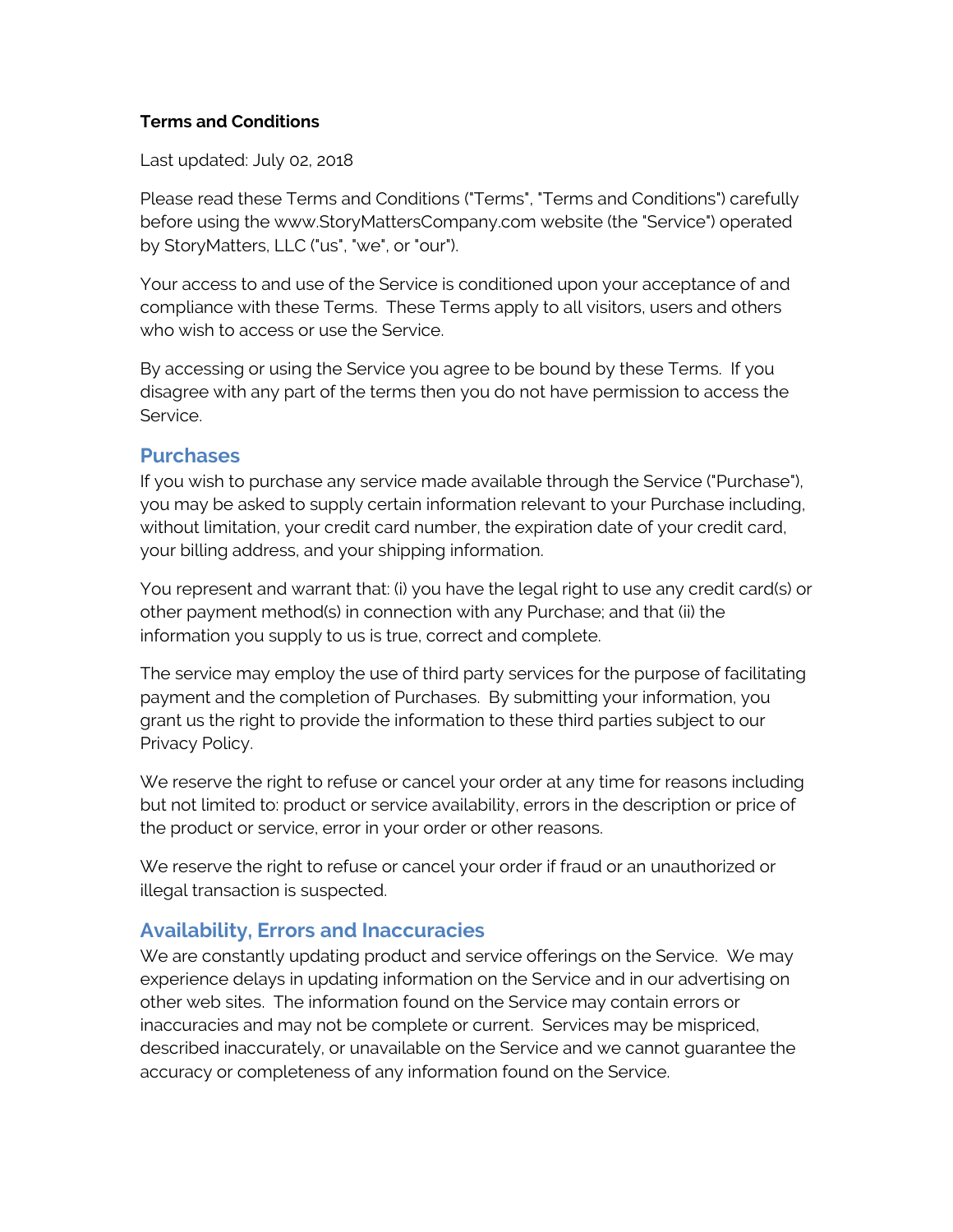We therefore reserve the right to change or update information and to correct errors, inaccuracies, or omissions at any time without prior notice.

### **Intellectual Property**

The Service and its original content, features and functionality are and will remain the exclusive property of StoryMatters, LLC and its licensors. The Service is protected by copyright, trademark, and other laws of both the United States and foreign countries. Our trademarks and trade dress may not be used in connection with any product or service without the prior written consent of StoryMatters, LLC.

## **Links To Other Web Sites**

Our Service may contain links to third party web sites or services that are not owned or controlled by StoryMatters, LLC

StoryMatters, LLC has no control over, and assumes no responsibility for the content, privacy policies, or practices of any third party web sites or services. We do not warrant the offerings of any of these entities/individuals or their websites.

You acknowledge and agree that StoryMatters, LLC shall not be responsible or liable, directly or indirectly, for any damage or loss caused or alleged to be caused by or in connection with use of or reliance on any such content, goods or services available on or through any such third party web sites or services.

We strongly advise you to read the terms and conditions and privacy policies of any third party web sites or services that you visit.

### **Termination**

We may terminate or suspend your access to the Service immediately, without prior notice or liability, under our sole discretion, for any reason whatsoever and without limitation, including but not limited to a breach of the Terms.

All provisions of the Terms which by their nature should survive termination shall survive termination, including, without limitation, ownership provisions, warranty disclaimers, indemnity and limitations of liability.

### **Indemnification**

You agree to defend, indemnify and hold harmless StoryMatters, LLC and its licensee and licensors, and their employees, contractors, agents, officers and directors, from and against any and all claims, damages, obligations, losses, liabilities, costs or debt, and expenses (including but not limited to attorney's fees), resulting from or arising out of a) your use and access of the Service, or b) a breach of these Terms.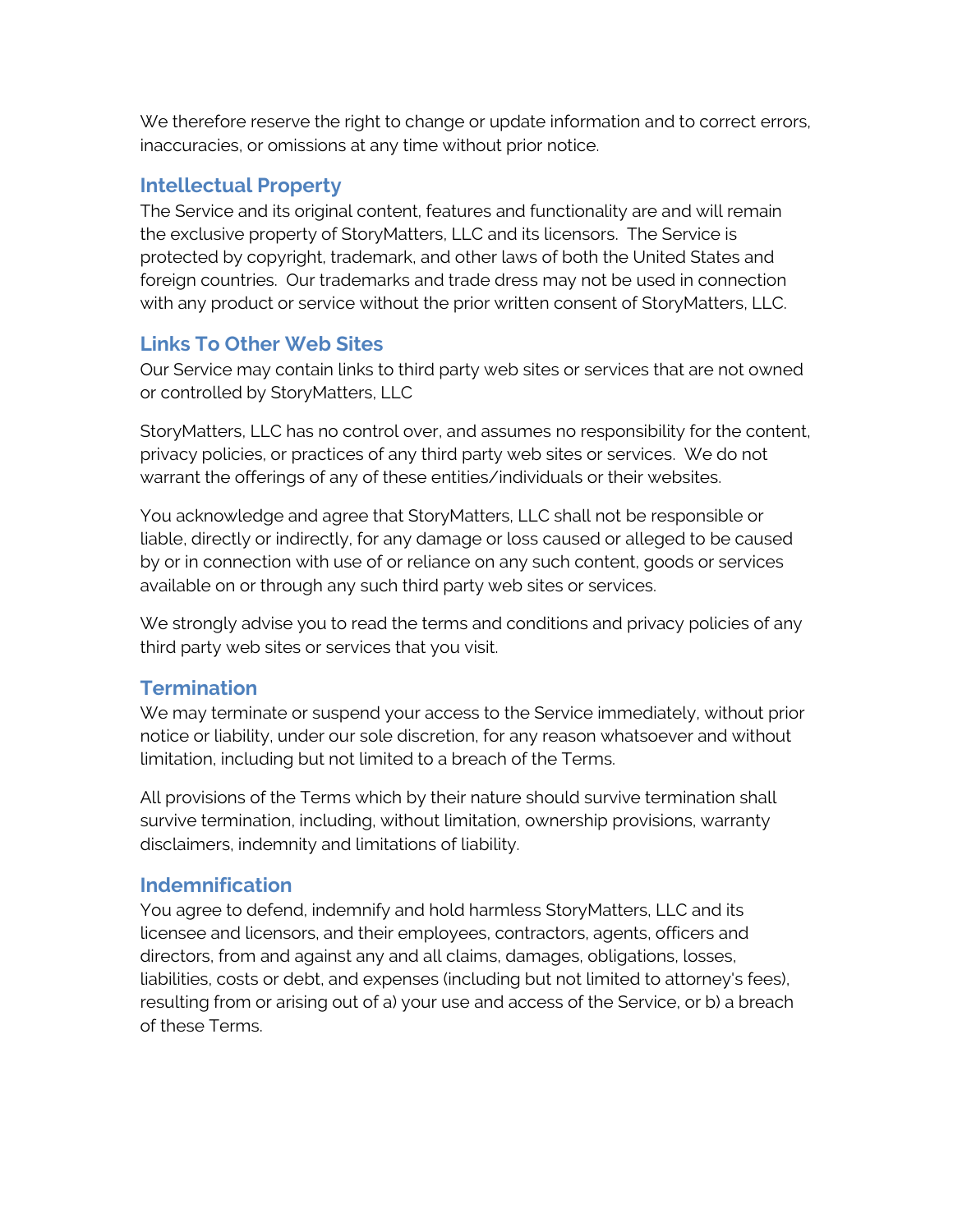### **Limitation Of Liability**

In no event shall StoryMatters, LLC, nor its directors, employees, partners, agents, suppliers, or affiliates, be liable for any indirect, incidental, special, consequential or punitive damages, including without limitation, loss of profits, data, use, goodwill, or other intangible losses, resulting from (i) your access to or use of or inability to access or use the Service; (ii) any conduct or content of any third party on the Service; (iii) any content obtained from the Service; and (iv) unauthorized access, use or alteration of your transmissions or content, whether based on warranty, contract, tort (including negligence) or any other legal theory, whether or not we have been informed of the possibility of such damage, and even if a remedy set forth herein is found to have failed of its essential purpose.

#### **Disclaimer**

Your use of the Service is at your sole risk. The Service is provided on an "AS IS" and "AS AVAILABLE" basis. The Service is provided without warranties of any kind, whether express or implied, including, but not limited to, implied warranties of merchantability, fitness for a particular purpose, non-infringement or course of performance.

StoryMatters, LLC its subsidiaries, affiliates, and its licensors do not warrant that a) the Service will function uninterrupted, secure or available at any particular time or location; b) any errors or defects will be corrected; c) the Service is free of viruses or other harmful components; or d) the results of using the Service will meet your requirements.

### **Exclusions**

Some jurisdictions do not allow the exclusion of certain warranties or the exclusion or limitation of liability for consequential or incidental damages, so the limitations above may not apply to you.

### **Governing Law**

These Terms shall be governed and construed in accordance with the laws of Connecticut, United States, without regard to its conflict of law provisions.

Our failure to enforce any right or provision of these Terms will not be considered a waiver of those rights. If any provision of these Terms is held to be invalid or unenforceable by a court, the remaining provisions of these Terms will remain in effect. These Terms constitute the entire agreement between us regarding our Service, and supersede and replace any prior agreements we might have had between us regarding the Service.

# **Changes**

We reserve the right, at our sole discretion, to modify or replace these Terms at any time. If a revision is material we will provide at least 30 days notice prior to any new